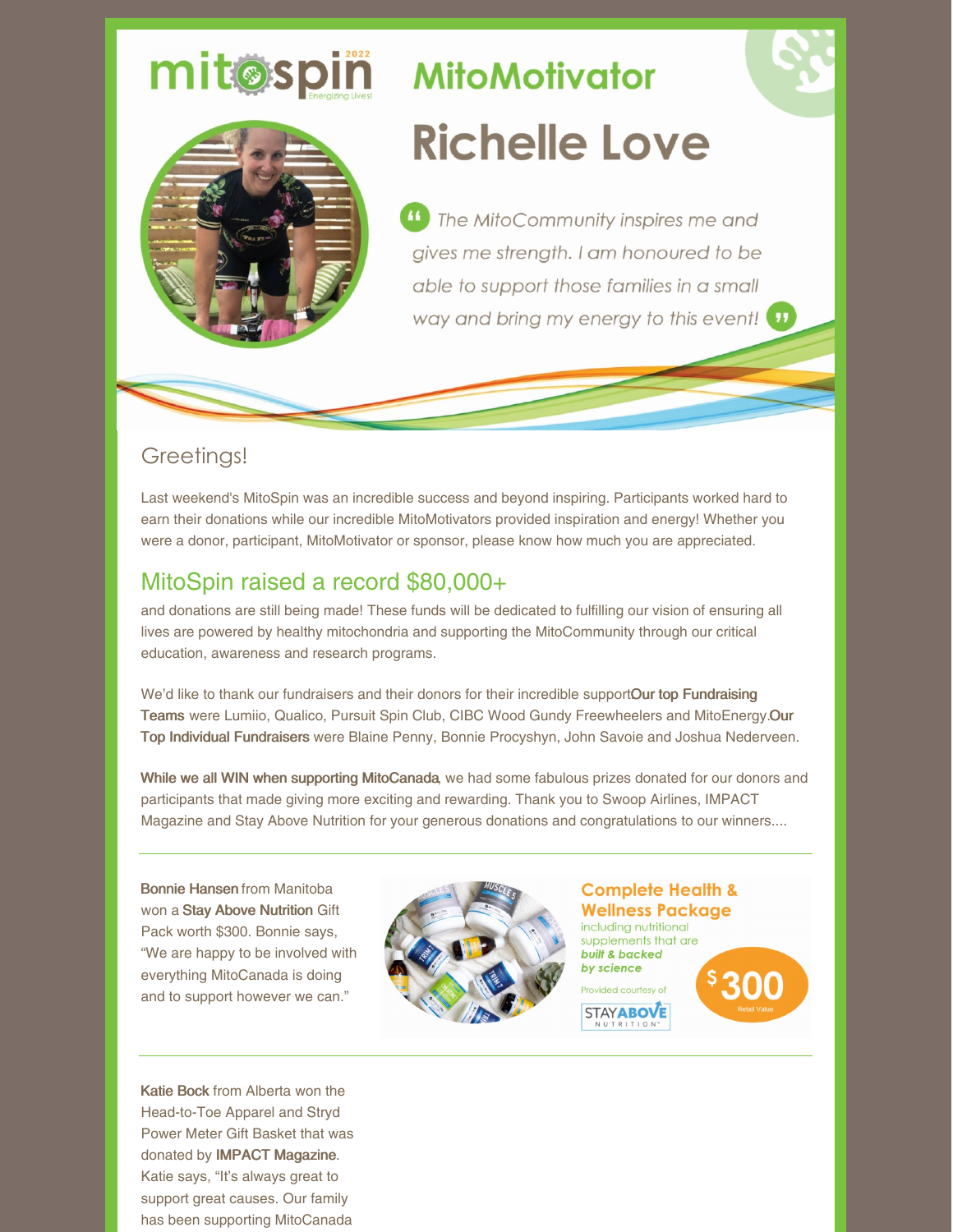and MitoSpin for a while."



**Head-to-Toe Sports Gear Package** Including a **Stryd Power Meter** and apparel



And our Grand Prize Winner of a round trip ticket for 2 anywhere Swoop flies was won by Karla Hook who says, "I have been supporting and volunteering with MitoCanada for many years already. I look forward to traveling using this voucher."

## mitospin Fundraiser Appreciation



**2 Round Trip Tickets from** anywhere **Swoop Flies** 





### You can still donate to [MitoSpin](https://www.canadahelps.org/en/charities/mitocanada-foundation/p2p/MitoSpin2022/) until March 10 ■ 2022 Thank you mit@spi Sponsors **Presenting Partner CIBC PRIVATE WEALTH CIBCO MESSING ROSS ADVISORY GROUP** Domestique Sponsor **Founding Partner Sponsor Ride Teams** ultrager **QUALICO** pharmaceutico Media Partners **IMPACT Sweet Talk**

We look forward to welcoming you in 2023 when we present